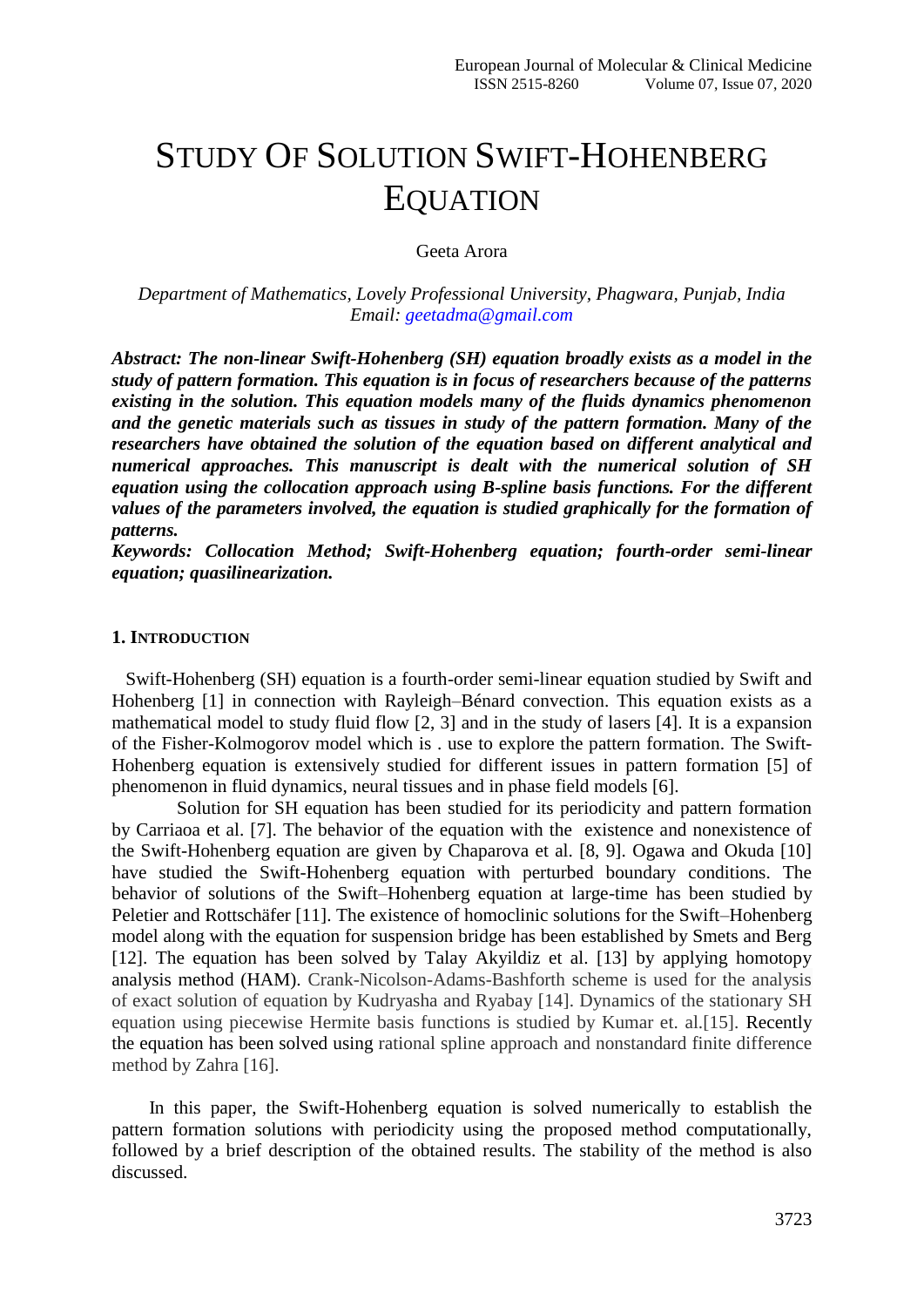#### **2. DESCRIPTION OF METHOD**

To obtain the numerical solution of the equation we have implemented the collocation method to the equation. In the collocation approach, a number of choices have to be made to approximate the solution of differential equations.

The method begins with a proper choice of basis functions  $\{\phi_1, \phi_2, ..., \phi_N\}$  and a set points in the domain [a,b]. The domain [a,b] is discretized as  $a = x_0 < x_1, ..., x_{N-1} < x_N = b$  by considering a regular partition of the solution domain by the knots  $x_m$  with uniform steplength  $h = x_{m+1} - x_m$  where,  $m = 0, ..., N-1$ .

The approximate solution can be written in form

$$
U = \sum_{i=1}^{N} \alpha_i \phi_i(x) \tag{1}
$$

Here,  $\alpha$  are constants when the equation is a boundary value problem. However in the case of initial value problem  $\alpha_i$  are the time-dependent coefficients.

 In this paper, solution to the SH equation is obtained using collocation approach with quintic B-spline basis. Many authors have implemented the quintic B-splines basis functions in the collocation approach to solve differential equations both in linear and non linear forms. For instance, numerical solution of the Burgers' equation has been obtained by Sepehrian and Lashani [17] using quintic B-spline collocation method. Quintic B-spline Galerkin method was implemented to obtain the solutions of the RLW equation by Dag et al. [18]. The Korteweg–de Vries Burgers' (KdVB) and Korteweg–de Vries (KdV) equation is solved numerically by using quintic B-spline functions with finite elements by [19] and [20] respectively. Numerical Solution of the Kuramoto-Sivashinsky Equation [21] and Extended Fisher-Kolmogorov Equation [22] has been obtained by Mittal and Arora using quintic Bspline collocation method.

In this paper we have implemented the collocation method using quintic B-spline basis functions. To find solution of a partial differential equation using collocation method with Bspline basis function  $B(x)$ , the approximate solution  $U(x,t)$  is taken as a linear combination of basis functions as follows

$$
U(x,t) = \sum_{j=m-k+2}^{m+k-2} c_j(t) B_j(x)
$$
 (2)

where, *k* is the degree of the B-spline, *m* is the number of nodes and  $c_j$  are the time dependent parameters to be extracted using the boundary conditions. This approximate formula is used to obtain approximate numerical solutions of partial differential equations by using the approach given by Prenter [23].

## **3. QUINTIC B-SPLINE BASIS FUNCTION**

The definition for the quintic B-spline basis function is given as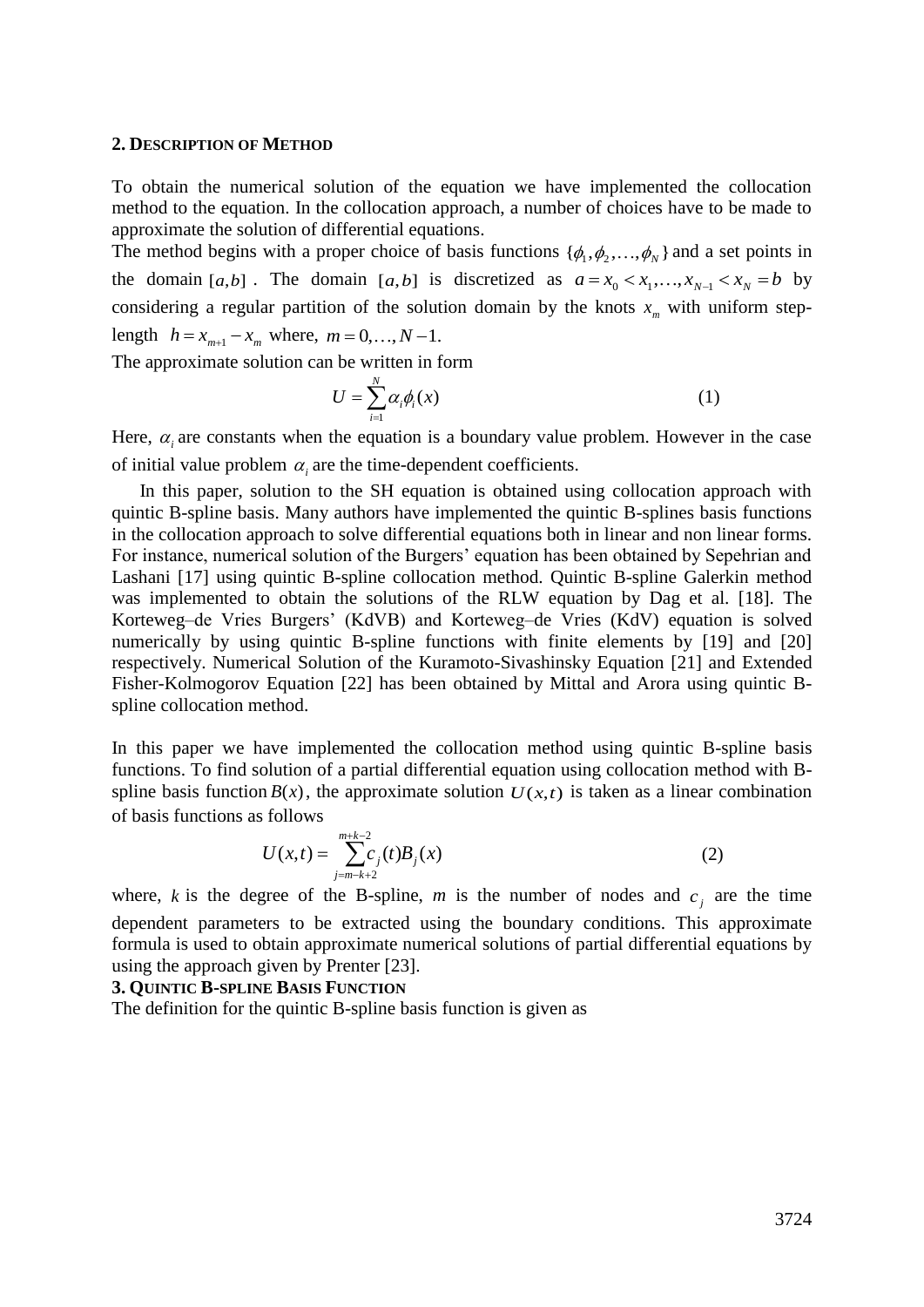$$
B_{m}(x) = \frac{1}{h^{5}} \begin{cases} (x - x_{m-3})^{5} & x \in [x_{m-3}, x_{m-2}) \\ (x - x_{m-3})^{5} - 6(x - x_{m-2})^{5} & x \in [x_{m-2}, x_{m-1}) \\ (x - x_{m-3})^{5} - 6(x - x_{m-2})^{5} + 15(x - x_{m-1})^{5} & x \in [x_{m-1}, x_{m}) \\ (x_{m+3} - x)^{5} - 6(x_{m+2} - x)^{5} + 15(x_{m+1} - x)^{5} & x \in [x_{m}, x_{m+1}) \\ (x_{m+3} - x)^{5} - 6(x_{m+2} - x)^{5} & x \in [x_{m+1}, x_{m+2}) \\ (x_{m+3} - x)^{5} & x \in [x_{m+2}, x_{m+3}) \\ 0 & \text{otherwise} \end{cases}
$$
(3)

From the definition of B-spline basis functions, the values of  $B_m(x)$  at different values of nodes can be obtained. Using definition of quintic B-spline (3) the values of  $B_m(x)$  and its four derivatives can be calculated which are tabulated in Table 1.

On substituting  $k = 5$  in (2) and representing the approximate solution of the equation by  $U(x,t)$ , the approximate solution can be written as

$$
U(x_m, t) = \sum_{j=m-3}^{m+3} c_j(t) B_j(x_m)
$$
 (4)

The approximate solution and its derivatives obtained by using the definition of the quintic Bspline basis functions can be written as

$$
U(x_m, t) = c_{m-2} + 26c_{m-1} + 66c_m + 26c_{m+1} + c_{m+2}
$$
  
\n
$$
hU'(x_m, t) = 5(-c_{m-2} - 10c_{m-1} + 10c_{m+1} + c_{m+2})
$$
  
\n
$$
h^2U''(x_m, t) = 20(c_{m-2} + 2c_{m-1} - 6c_m + 2c_{m+1} + c_{m+2})
$$
  
\n
$$
h^3U'''(x_m, t) = 60(-c_{m-2} + 2c_{m-1} - 2c_{m+1} + c_{m+2})
$$
  
\n
$$
h^4U^{iv}(x_m, t) = 120(c_{m-2} - 4c_{m-1} + 6c_m - 4c_{m+1} + c_{m+2})
$$
\n(5)

### **4. IMPLEMENTATION OF METHOD**

Consider the Swift-Hohenberg equation

$$
u_t + u_{xxx} + 2u_{xx} + u^3 + (1 - \alpha)u = 0, \ x \in [a, b], \ t \in [0, T],
$$
 (6)  
where,  $\alpha \le 1$  is a parameter.

The approximate solution of the equation is obtained subject to boundary conditions

$$
u(a,t) = g_0, \ \ u(b,t) = g_1,\tag{7}
$$

$$
u_{xx}(a,t) = 0, u_{xx}(b,t) = 0,
$$
\n(8)

and initial condition

$$
u(x,0) = f(x). \tag{9}
$$

To implement the approach, the time derivative is discretized using finite difference with the Crank-Nicolson scheme applied to equation (6), to obtain

$$
\left[\frac{u^{n+1}-u^n}{\Delta t}\right]+\left[\frac{(u_{xxxx})^{n+1}+(u_{xxxx})^n}{2}\right]+\left[\frac{(u_{xx})^{n+1}+(u_{xx})^n}{2}\right]+\left[\frac{(u^3)^{n+1}+(u^3)^n}{2}\right]+(1-\alpha)\left[\frac{u^{n+1}+u^n}{2}\right]=0,
$$
\n(10)

where  $\Delta t$  is the time-step.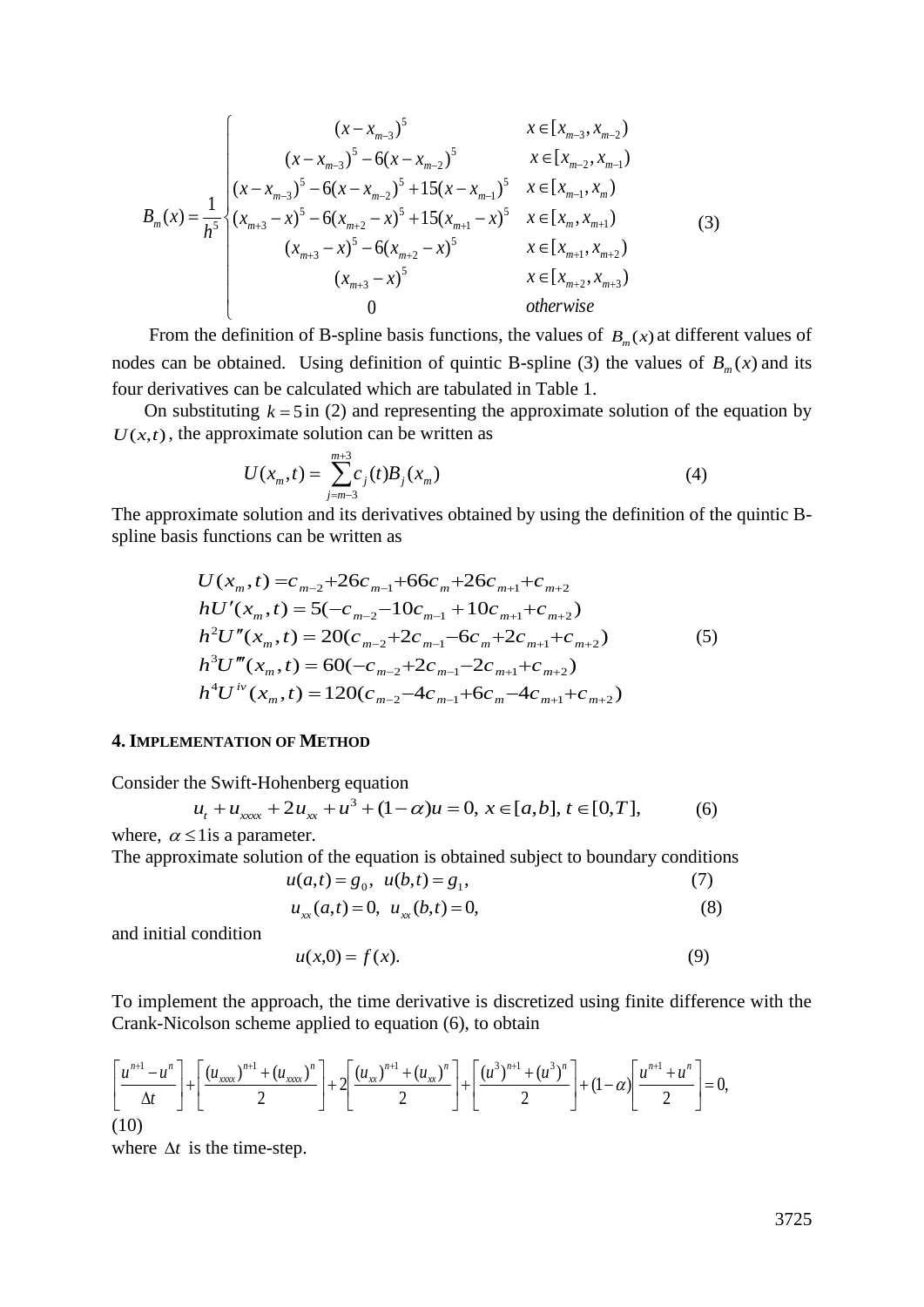The nonlinear term  $(u^3)^{n+1}$  in the equation has been linearized using the quasilinearization formula. The linear equation is obtained by using the first and second terms of the Taylor's series expansion of the nonlinear term. The formula is obtained by getting  $(n+1)$ <sup>th</sup> iteration value by taking Taylor's Series about known n<sup>th</sup> iteration value as follows

$$
X^{n+1}(u) = X^n(u) + (u^{n+1} - u^n) \frac{\partial X}{\partial u}\Big|^{n} \quad \text{where } n = 0, 1, 2... \tag{11}
$$

Here,  $X(u)$  represents a nonlinear function of  $u$ .

Using the quasilinearization formula the nonlinear term  $(u^3)^{n+1}$  can be written as

$$
(u3)n+1 = 3(u2)n un+1 - 2(u3)n
$$
 (12)

Substituting the linearized expression (12) in equation (10) and simplifying we get

$$
u^{n+1} + \frac{\Delta t}{2} \Big[ (u_{xxx})^{n+1} + 2(u_{xx})^{n+1} + 3(u^2)^n u^{n+1} + (1 - \alpha) u^{n+1} \Big] =
$$
  

$$
u^n - \frac{\Delta t}{2} \Big[ (u_{xxx})^n + 2(u_{xx})^n - (u^3)^n + (1 - \alpha) u^n \Big]
$$
 (13)

Equation (13) may be written as

$$
u^{n+1}\left(1+\frac{\Delta t}{2}\left[3(u^2)^n+(1-\alpha)\right]\right)+u_{xx}^{n+1}\left(\frac{2\Delta t}{2}\right)+u_{xxxx}^{n+1}\left(\frac{\Delta t}{2}\right)=R
$$
 (14)

where,  $R$  is the right-hand side of equation (13).

Substituting the approximate solution for  $u(x,t)$  and its derivatives given by (5), equation (14) can now be written in terms of unknown time parameters  $c_m$ 's, which on simplification becomes

$$
c_{m-2}^{n+1}(w+y+z) + c_{m-1}^{n+1}(26w+2y-4z) + c_m^{n+1}(66w-6y+6z) + c_{m+1}^{n+1}(26w+2y-4z) + c_{m+2}^{n+1}(w+y+z) = R.
$$
 (15)

where,  $m = 0$  to N.

Here 
$$
c_m^n = c_m(t_n)
$$
 and  $t_n = n\Delta t$ .  
\n
$$
w = \left(1 + \frac{\Delta t}{2} \left[3(u^2)^n + (1 - \alpha)\right]\right), \quad y = \frac{20\Delta t}{h^2}, \quad z = \frac{60\Delta t}{h^4}.
$$

Equation (15) can be written in simplified form as

$$
a_1 c_{m-2}^{n+1} + a_2 c_{m-1}^{n+1} + a_3 c_m^{n+1} + a_2 c_{m+1}^{n+1} + a_1 c_{m+2}^{n+1} = R
$$
 (16)

where,  $m = 0$  to N.

For simplification we have defined

 $a_1 = w + y + z$ ,  $a_2 = 26w + 2y - 4z$ ,  $a_3 = 66w - 6y + 6z$ ,

System (16) consists of  $(N+1)$  linear equations in  $(N+5)$  unknowns. The unknowns can be written as  $(c_{-2}, c_{-1}, c_0, \ldots, c_N, c_{N+1}, c_{N+2})$ 

To obtain a unique solution of the obtained system four additional constraints  $c_{-1}$ ,  $c_{-2}$ ,  $c_{N+1}$ , and  $c_{N+2}$  are required. Imposition of the boundary conditions enables us to eliminate these parameters from the system. Eliminating  $c_{-1}$ ,  $c_{-2}$ ,  $c_{N+1}$  and  $c_{N+2}$  the system (16) get reduced to a penta-diagonal system of  $(N + 1)$  linear equations with  $(N + 1)$  unknowns, given by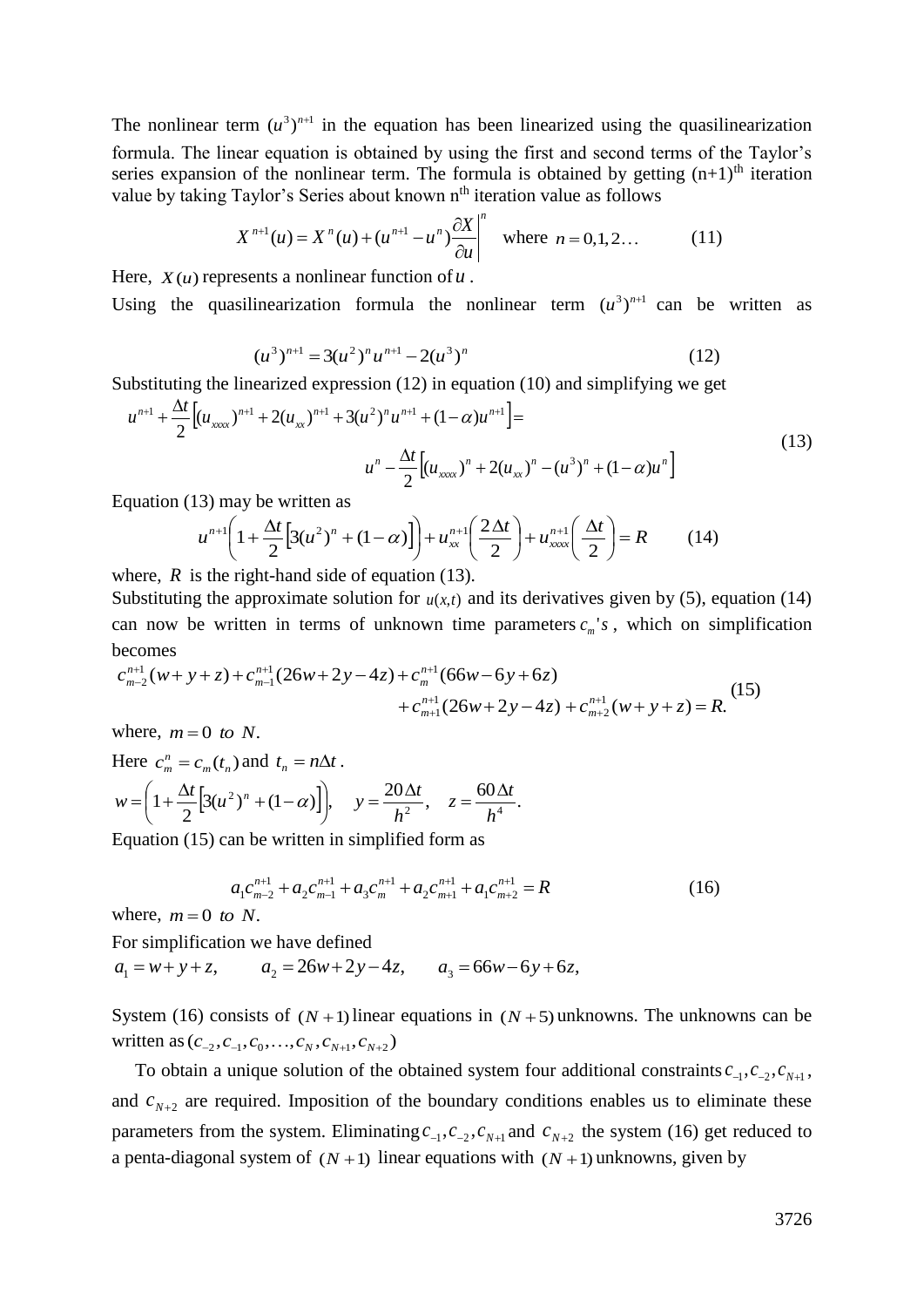$$
AC_{N} = D_{N}
$$

Here,  $C_N = (c_0, c_1, c_2, \dots, c_{N-1}, c_N)^T$ , is the column matrix of unknown parameters to be evaluated, *A* is the coefficient matrix given by

$$
A = \begin{bmatrix} 12a_1 - 3a_2 + a_3 & 0 & 0 & 0 & \dots & 0 \\ a_2 - 3a_1 & a_3 - a_1 & a_2 & a_1 & 0 & 0 & \vdots \\ a_1 & a_2 & a_3 & a_2 & a_1 & 0 & \vdots \\ 0 & a_1 & a_2 & a_3 & a_2 & a_1 & \vdots \\ \vdots & \vdots & \vdots & \vdots & \ddots & \ddots & \vdots & 0 \\ a_1 & a_2 & a_3 & a_2 & a_1 & \vdots \\ \vdots & \vdots & \vdots & \vdots & \vdots & \vdots & \vdots \\ a_1 & a_2 & a_3 & a_2 & a_1 & \vdots \\ 0 & \vdots & \vdots & \vdots & \vdots & \vdots \\ 0 & \vdots & \vdots & \vdots & \vdots & \vdots \\ 0 & \vdots & \vdots & \vdots & \vdots & \vdots \\ 0 & \vdots & \vdots & \vdots & \vdots & \vdots \\ 0 & \vdots & \vdots & \vdots & \vdots & \vdots \\ 0 & \vdots & \vdots & \vdots & \vdots & \vdots \\ 0 & \vdots & \vdots & \vdots & \vdots & \vdots \\ 0 & \vdots & \vdots & \vdots & \vdots & \vdots \\ 0 & \vdots & \vdots & \vdots & \vdots & \vdots \\ 0 & \vdots & \vdots & \vdots & \vdots & \vdots \\ 0 & \vdots & \vdots & \vdots & \vdots & \vdots \\ 0 & \vdots & \vdots & \vdots & \vdots & \vdots \\ 0 & \vdots & \vdots & \vdots & \vdots & \vdots \\ 0 & \vdots & \vdots & \vdots & \vdots & \vdots \\ 0 & \vdots & \vdots & \vdots & \vdots & \vdots \\ 0 & \vdots & \vdots & \vdots & \vdots & \vdots \\ 0 & \vdots & \vdots & \vdots & \vdots & \vdots \\ 0 & \vdots & \vdots & \vdots & \vdots & \vdots \\ 0 & \vdots & \vdots & \vdots & \vdots & \vdots \\ 0 & \vdots & \vdots & \vdots & \vdots & \vdots \\ 0 & \vdots & \vdots & \vdots & \vdots & \vdots \\ 0 & \vdots & \vdots & \vdots & \vdots & \vdots \\ 0 & \vdots & \vdots & \vdots & \
$$

and

$$
D_N = \left[ R + \frac{g_0}{24} (2a_1 - a_2), \quad R - \frac{g_0}{24} a_1, \quad R \quad \dots \quad \dots \quad R, \quad R - \frac{g_1}{24} a_1, \quad R + \frac{g_1}{24} (2a_1 - a_2) \right]^T
$$

Here *R* denotes the rhs of equation (13).

The resulted penta-diagonal system can be solved by a modified form of Thomas algorithm [24, 25]. The approximate solution  $U(x,t)$  at a particular time-level can be determined by using the recurrence relation, once the initial vectors  $c_i$ 's have been computed from the initial and boundary conditions.

## **5. THE INITIAL VALUES**

In order to determine the required unknowns, following associations are used

$$
u_x(a,t) = 0
$$
,  $u_x(b,t) = 0$ ,  
 $u_{xx}(a,t) = 0$ ,  $u_{xx}(b,t) = 0$ ,

On simplifying we get a  $(N+1)\times(N+1)$  matrix system

|              |                         |  |  |  |  | $\begin{bmatrix} 54 & 60 & 6 & 0 & 0 & 0 & 0 & 0 \\ 101/4 & 135/2 & 105/4 & 1 & 0 & 0 & 0 & 0 \\ 1 & 26 & 66 & 26 & 1 & 0 & 0 & 0 \\ 0 & 0 & 0 & 0 & 0 & 0 & 0 \\ 0 & 0 & 0 & 0 & 0 & 0 \end{bmatrix} \begin{bmatrix} c_0 \\ c_1 \\ c_1 \\ c_1 \\ c_2 \end{bmatrix} \begin{bmatrix} f(x_0) \\ f(x_1) \\ f(x_2) \\ f(x_3) \end{bmatrix}$ |  |
|--------------|-------------------------|--|--|--|--|-----------------------------------------------------------------------------------------------------------------------------------------------------------------------------------------------------------------------------------------------------------------------------------------------------------------------------------------|--|
|              |                         |  |  |  |  |                                                                                                                                                                                                                                                                                                                                         |  |
|              | $0 \qquad 1$            |  |  |  |  |                                                                                                                                                                                                                                                                                                                                         |  |
|              |                         |  |  |  |  |                                                                                                                                                                                                                                                                                                                                         |  |
| $\mathbf{0}$ | $\overline{\mathbf{0}}$ |  |  |  |  |                                                                                                                                                                                                                                                                                                                                         |  |
|              | $0 \qquad 0$            |  |  |  |  |                                                                                                                                                                                                                                                                                                                                         |  |
|              |                         |  |  |  |  | $\begin{bmatrix} 4 & 26 & 1 & 0 & 0 & 0 \\ 66 & 26 & 1 & 0 & 0 & 0 \\ 0 & \ddots & \ddots & \ddots & \ddots & 0 \\ 0 & 1 & 26 & 66 & 26 & 1 \\ 0 & 0 & 1 & 105/4 & 135/2 & 101/4 \\ 0 & 0 & 0 & 6 & 60 & 54 \end{bmatrix}$ $\begin{bmatrix} 1 \\ 2 \\ 3 \\ 4 \\ 6 \\ 6 \\ f(x_{N-1}) \\ f(x_{N-1}) \\ f(x_{N}) \end{bmatrix}$           |  |

solving this matrix initial values are obtained.

## **6. STABILITY ANALYSIS**

 The stability of the scheme is investigated by using the von-Neumann method. To implement the method, linearize the nonlinear term  $u^3$  by considering  $u^2$  as a local constant in equation (5). Upon discretization as discuissed above lead to the system as: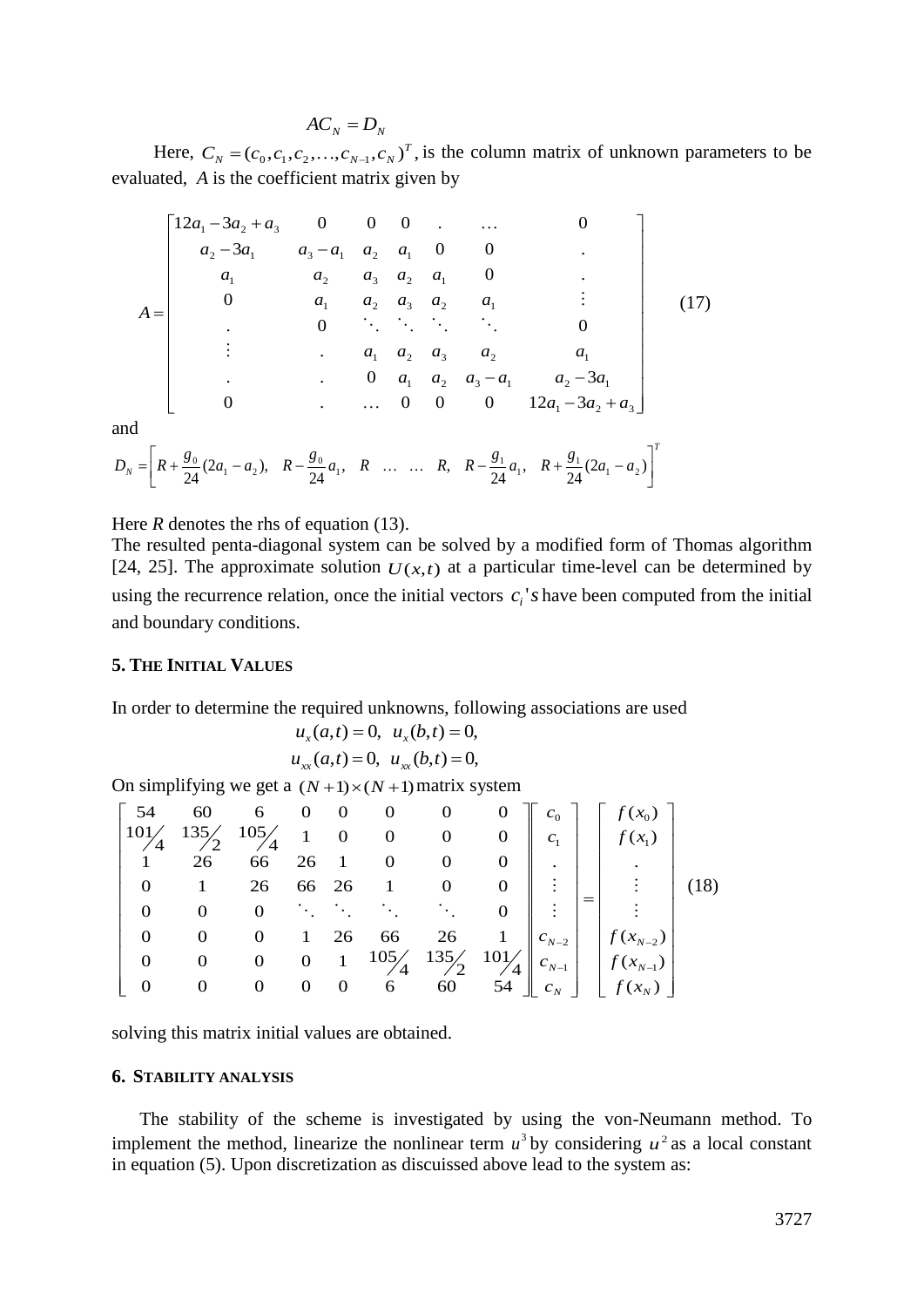$$
u^{n+1}\left(1+\frac{\Delta t}{2}\left[(u^2)^n+(1-\alpha)\right]\right)+u_{xx}^{n+1}(\Delta t)+u_{xxxx}^{n+1}\left(\frac{\Delta t}{2}\right)=
$$

$$
u^n\left(1-\frac{\Delta t}{2}\left[(u^2)^n+(1-\alpha)\right]\right)-u_{xx}^n(\Delta t)-u_{xxxx}^n\left(\frac{\Delta t}{2}\right).
$$
(19)

Now substituting the values of  $u(x,t)$  and its derivatives in terms of the approximate solution, the equation can be written in terms of unknown time parameters  $c_m$ 's, as  $b_1 = c_{m-2}^n b_4 + c_{m-1}^n b_5 + c_m^n b_6 + c_{m+1}^n b_5 + c_{m+2}^n b_4$ . 1  $2$ <sup>- $\mathbf{c}_{m+2}$ </sup> 1  $3 \perp c_{m+1}$ 1 2 1  $\tau_1$  +  $\epsilon_{m-1}$ 1  $c_{m-2}^{n+1}b_1 + c_{m-1}^{n+1}b_2 + c_m^{n+1}b_3 + c_{m+1}^{n+1}b_2 + c_{m+2}^{n+1}b_1 = c_{m-2}^n b_4 + c_{m-1}^n b_5 + c_m^n b_6 + c_{m+1}^n b_5 + c_{m+2}^n b_5$ *m n m n m n m n m n m n m n m n m n*  $m_1v_2v_1 + c_{m-1}v_2 + c_m$   $v_3 + c_{m+1}v_2 + c_{m+2}v_1 - c_{m-2}v_4 + c_{m-1}v_5 + c_m$  $^{+}$  $^{+}$  $^{+}$  $^{+}$  $n+1$   $\mathbf{L}$   $\mathbf{L}$   $\mathbf{L}$   $\mathbf{L}$  $c_{n-2}^{n+1}b_1 + c_{m-1}^{n+1}b_2 + c_m^{n+1}b_3 + c_{m+1}^{n+1}b_2 + c_{m+2}^{n+1}b_1 = c_{m-2}^n b_4 + c_{m-1}^n b_5 + c_m^n b_6 + c_{m+1}^n b_5 + c_{m+2}^n b_4.$  (20)

Here,

$$
b_1 = 1 + s + y + z, \quad b_2 = 26(1 + s) + 2y - 4z, \quad b_3 = 66(1 + s) - 6y + 6z,
$$
  
\n
$$
b_4 = 1 - s - y - z, \quad b_5 = 26(1 - s) - 2y + 4z, \quad b_6 = 66(1 - s) + 6y - 6z,
$$
  
\n
$$
s = \frac{\Delta t}{2} \Big[ (u^2)^n + (1 - \alpha) \Big]
$$

and y, *z* have their predefined definition given in Section 4 as  $y = \frac{20\Delta t}{l^2}$ ,  $z = \frac{60\Delta t}{l^4}$ , 2<sup>2</sup>,  $\lambda$ <sup>4</sup>  $z = \frac{60\Delta t}{4}$ *h*  $y = \frac{20\Delta t}{l^2}, \quad z = \frac{60\Delta t}{l^4}$ Now substituting,

$$
c_m^n = \xi(t_n) \exp(im\beta h)
$$

in equation (20), where  $\xi$  is the amplification factor,  $\beta$  is the mode number, h is the element size and  $i = \sqrt{-1}$ , we obtain

$$
\xi(t_{n+1})(e^{i(m-2)\phi}b_1 + e^{i(m-1)\phi}b_2 + e^{im\phi}b_3 + e^{i(m+1)\phi}b_2 + e^{i(m+2)\phi}b_1)
$$
  
=  $\xi(t_n)(e^{i(m-2)\phi}b_4 + e^{i(m-1)\phi}b_5 + e^{im\phi}b_6 + e^{i(m+1)\phi}b_5 + e^{i(m+2)\phi}b_4).$  (21)

where  $\beta h = \phi$ 

On dividing both sides of equation (21) by  $e^{im\phi}$  we get

$$
\begin{aligned} \xi(t_{n+1}) \{b_1(e^{2i\phi} + e^{-2i\phi}) + b_2(e^{i\phi} + e^{-i\phi}) + b_3\} \\ &= \xi(t_n) \{b_4(e^{2i\phi} + e^{-2i\phi}) + b_5(e^{i\phi} + e^{-i\phi}) + b_6\}. \end{aligned} \tag{22}
$$

Equation (22) can be written as

$$
\frac{\xi(t_{n+1})}{\xi(t_n)} = \frac{[(2b_5)Cos\phi + (2b_4)Cos2\phi + b_6]}{[(2b_2)Cos\phi + (2b_1)Cos2\phi + b_3]}.
$$
\n(23)

The condition for the scheme to be unconditionally stable is  $\left|\frac{\xi V_{n+1}}{\xi \xi}\right| \leq 1$  $(t_n)$  $\left| \frac{(t_{n+1})}{(t_{n+1})} \right| \leq$ *n n t t* ξ  $\frac{\xi(t_{n+1})}{\xi(t_{n+1})} \leq 1$ .

Let, 
$$
\frac{\xi(t_{n+1})}{\xi(t_n)} = \frac{A}{B}
$$
  
\nThen for stability  
\n
$$
\left| \frac{A}{B} \right| \le 1 \implies -1 \le \frac{A}{B} \le 1 \text{ or } -B \le A \le B.
$$
\n(24)

i.e.

$$
B - A \ge 0 \text{ and } A + B \ge 0. \tag{25}
$$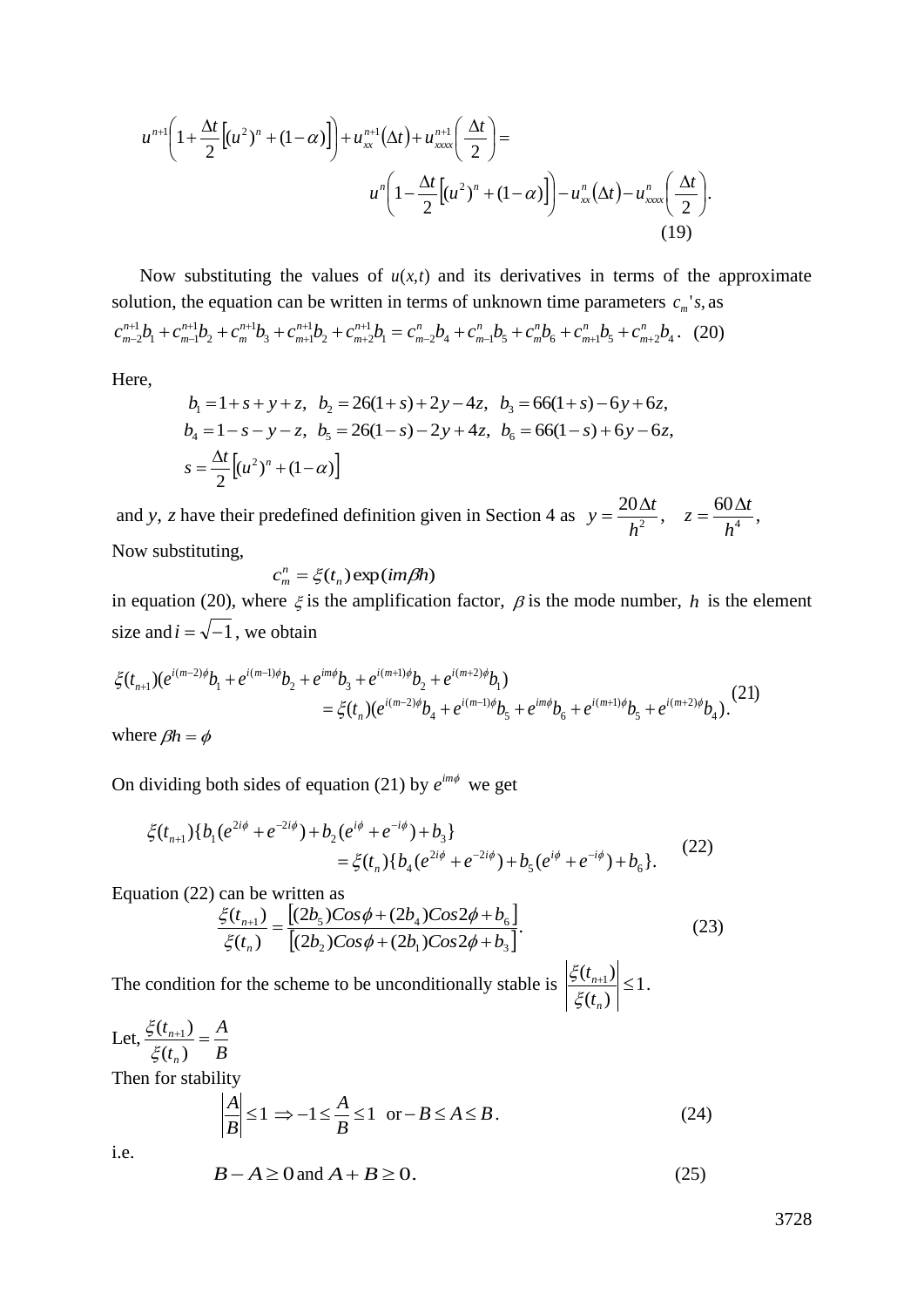Substituting the values of *A* and *B* from equation (23) in the expressions given by equation (25) we get,

$$
A+B = 26\cos\phi + 2\cos^2\phi + 32.
$$
 (26)  

$$
B-A = (13s + y - 2z)\cos\phi + (s + y + z)\cos^2\phi + 16s - 2y + z.
$$
 (27)

It can be seen that  $(A + B)$  is positive for all values of  $\phi$ .

To show  $B - A \ge 0$ , we have obtained the expression for  $(B - A)$  at different values of  $\cos \phi$ (ranging between the max and min value i.e. +1 and -1) and are tabulated in Table 2.

Since  $z = \frac{3y}{h^2}$ 3 *h*  $z = \frac{3y}{l^2}$  and  $s = \frac{\Delta t}{2} [(u^2)^n + (1-\alpha)] \ge 0$ 2  $s = \frac{\Delta t}{2} \left[ (u^2)^n + (1 - \alpha) \right] \ge 0$  due to  $u^2$  and  $1 - \alpha \ge 0$  for  $\alpha \le 1$ . Hence from the table it is evident that for all values of  $\cos \phi$ ,  $B - A \ge 0$ .

Thus the scheme satisfies the conditions given by equation (25) and is unconditionally stable.

### **7. NUMERICAL RESULTS**

Solution to the Swift–Hohenberg equation (6) is obtained with initial condition

$$
u(x,t_0) = A\sin\left(\frac{\pi x}{L}\right), \quad x \in [0,L]
$$
 (28)

and boundary conditions (7) and (8) with  $g_0 = g_1 = 0$ .

 To gain insight into the behavior of different parameters *α* and L on the solution profile a series of numerical simulations are carried out. For a fix value of  $\alpha$ , size of domain is increased and the change in the pattern is noted.

Computed results are obtained by taking time-step  $\Delta t = 0.01$  and the number of partitions as 100. Solutions are depicted graphically and are compared with those already available in the literature with  $A = \frac{1}{2}$ , 5  $A = \frac{1}{2},$ .

The results of simulations are obtained for three different values of  $\alpha = 0.1,0.5$  and 0.9, for each of these value the domain varies from  $L = 4$  to 10 and the solution profiles are obtained at time T=2, 4, 6, 8, 10.The profiles show the same behavior as plotted by Peletier and Rottschäfer [5] and Talay Akyildiz [13].

**Case**  $\alpha = 0.1$ : Figs. 1-2 are plotted for L=4 and L=10. It is noted that for small value of parameter L=4, the solution become is tending to the trivial solution as time increases but there is a sudden change in the pattern with change in domain. For  $L=10$  the solution begin to grow as the time extends with two zeros.

**Case**  $\alpha = 0.5$ : From Figures 3-5 it can be seen that for all different values of L the solution has different nontrivial final states. For L=4 the solution has no zeros, for L=6 solution has one zero and for L=10 solution has two zeros.

**Case**  $\alpha = 0.9$ : It is noted from Figs. 6-8 that for all different values of L the solution tends to converge to the final state as the time increases but is fast as compared to  $\alpha = 0.5$  with the similarity in number of zeros for the same domain.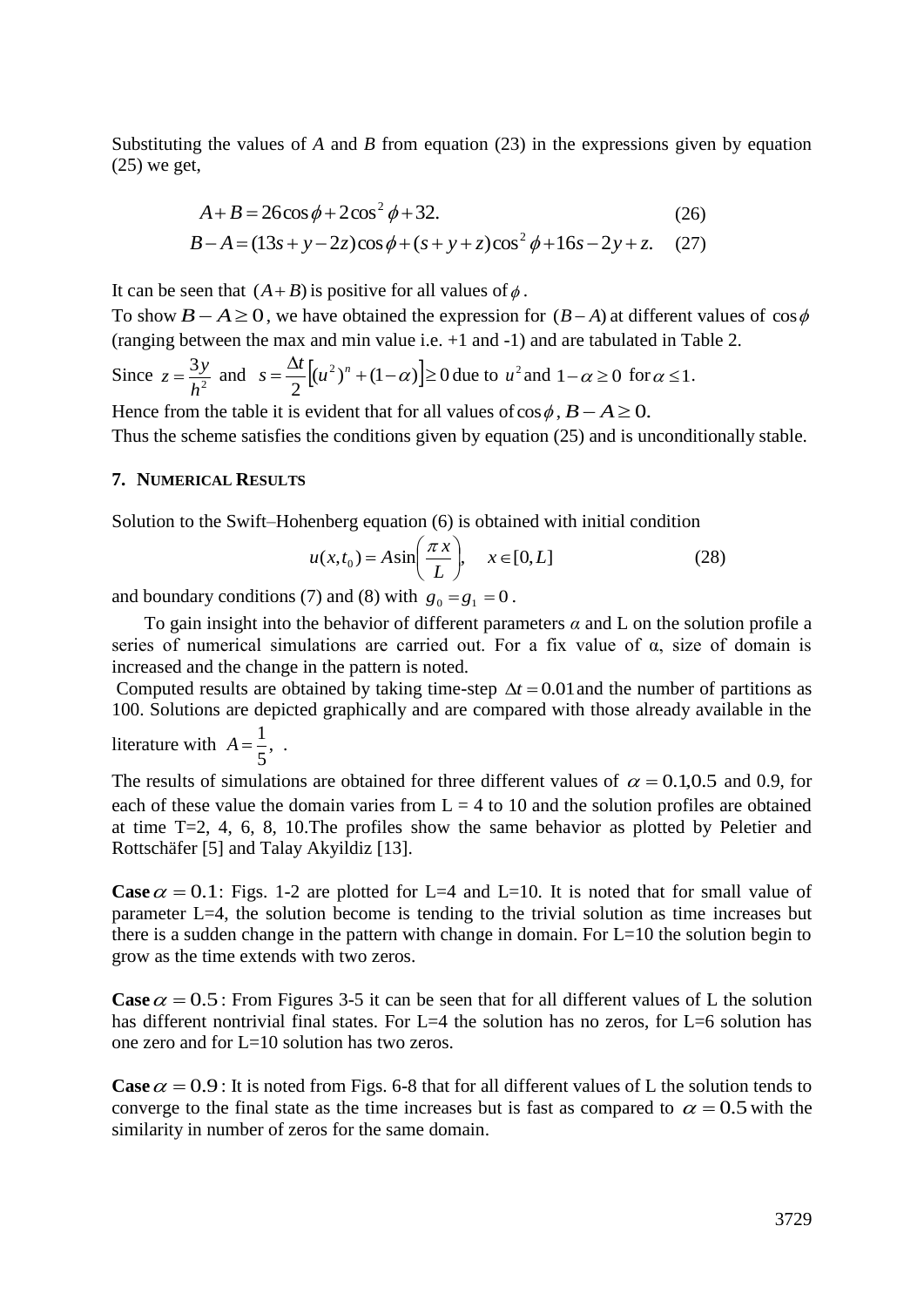The parameter A in the initial condition also plays an important role. To show the effect of parameter A, Figs. 9-10 are plotted for  $\alpha = 0.5$ , at time T=6 for L=6 and L=10 respectively by taking  $A = \frac{1}{100}$ ,  $\frac{1}{50}$ ,  $\frac{1}{10}$ ,  $\frac{1}{5}$ . From the graphs it is evident that for a particular value of domain at a given time-level solution behaves in the similar way for all values of *A.* But the solution profiles tends to trivial solution with increase in the value of *A* at small domain L=6 with one zero while for domain  $L=10$  the solution tends to nontrivial solution from the trivial solution as value of *A* increases. Thus in both the cases different behaviors are shown.



**Figure 1:** Time dependent profiles for L=4 for  $\alpha = 0.1$  and  $A = 1/5$ 



**Figure 2:** Time dependent profiles for L=10 for  $\alpha = 0.1$  and  $A = 1/5$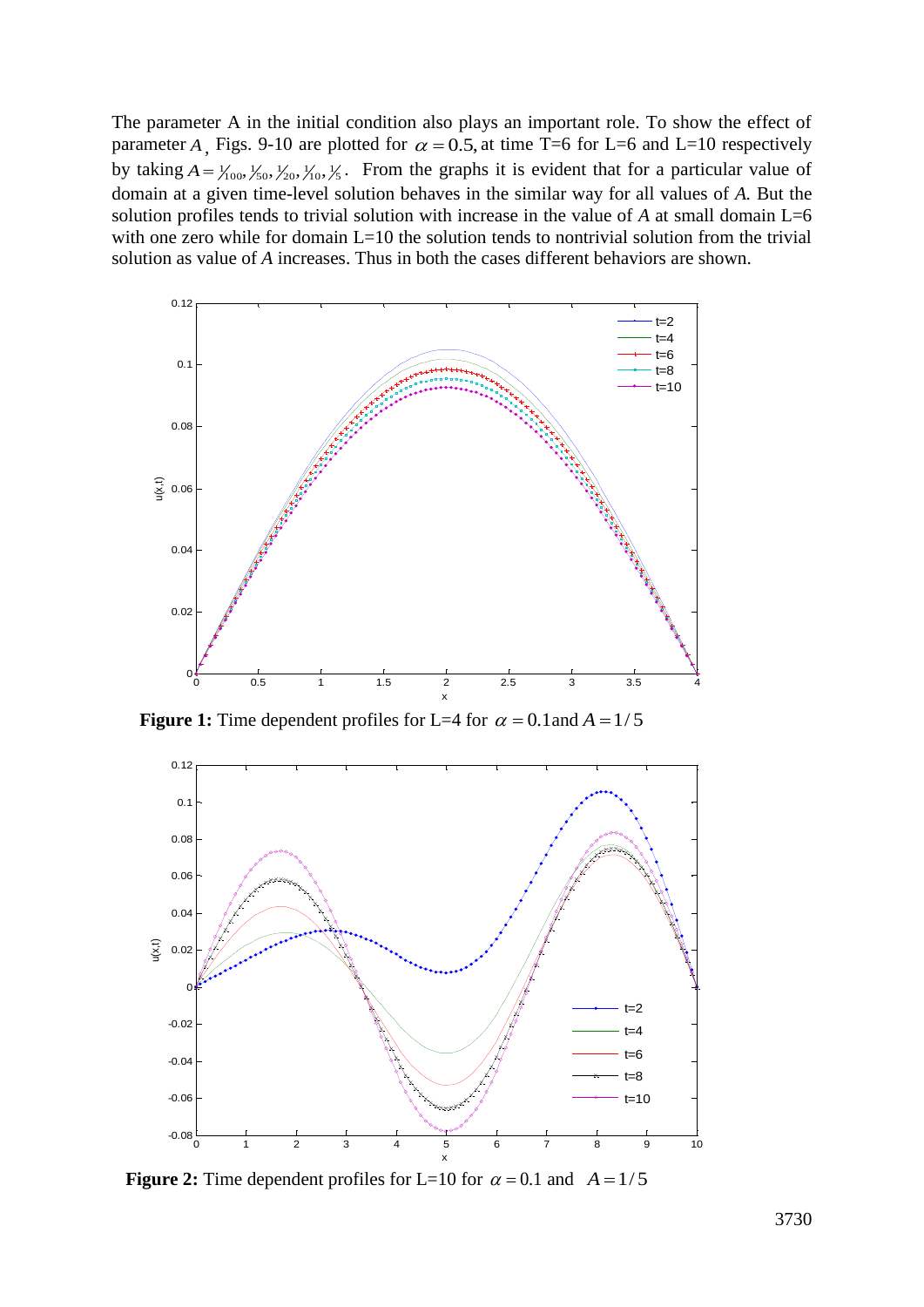

**Figure 3:** Time dependent profiles for L=4 for  $\alpha = 0.5$  and  $A = 1/5$ 



**Figure 4:** Time dependent profiles for L=6 for  $\alpha = 0.5$  and  $A = 1/5$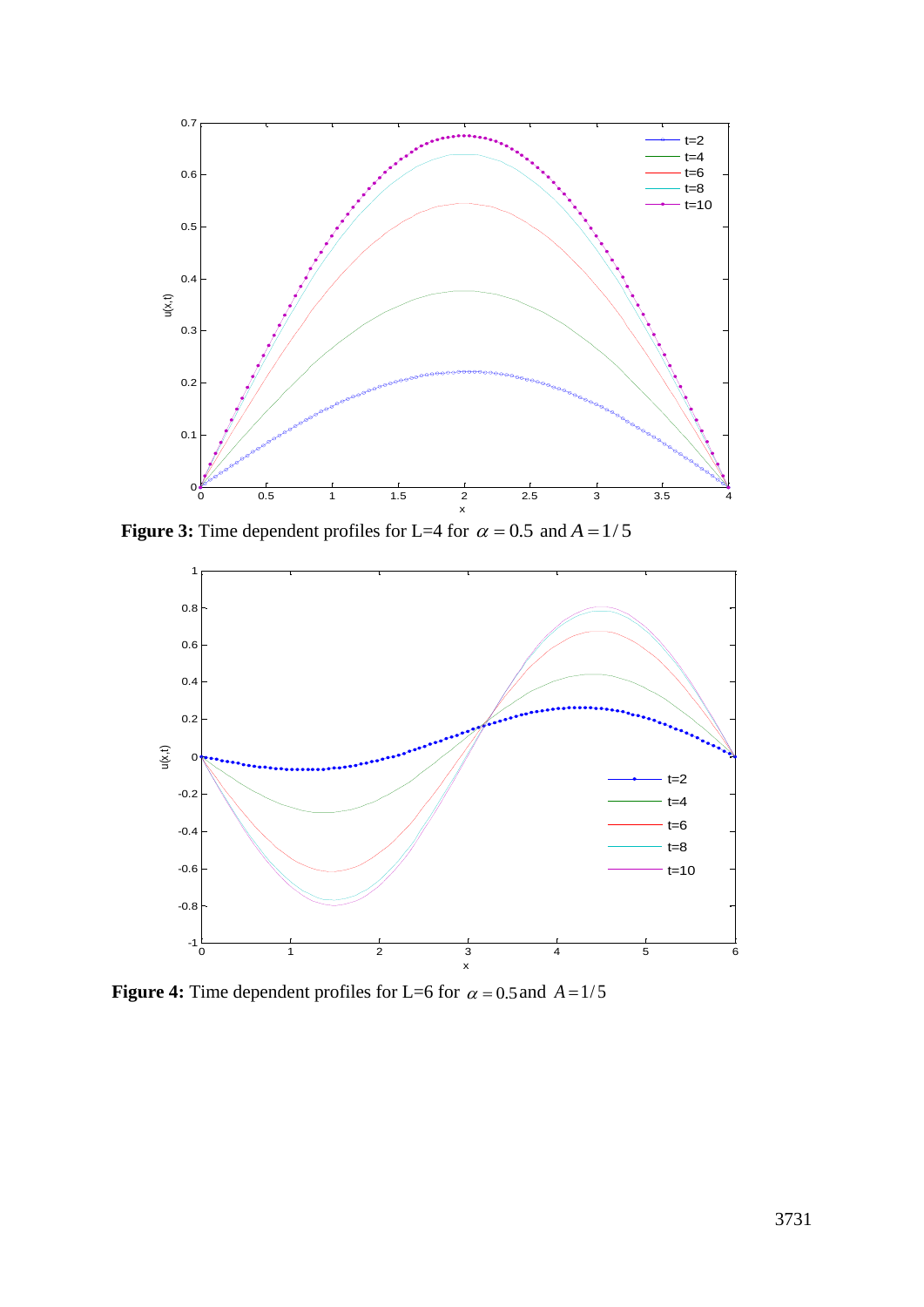

**Figure 5:** Time dependent profiles for L=10 for  $\alpha = 0.5$  and  $A = 1/5$ 



**Figure 6:** Time dependent profiles for L=4 for  $\alpha = 0.9$  and  $A = 1/5$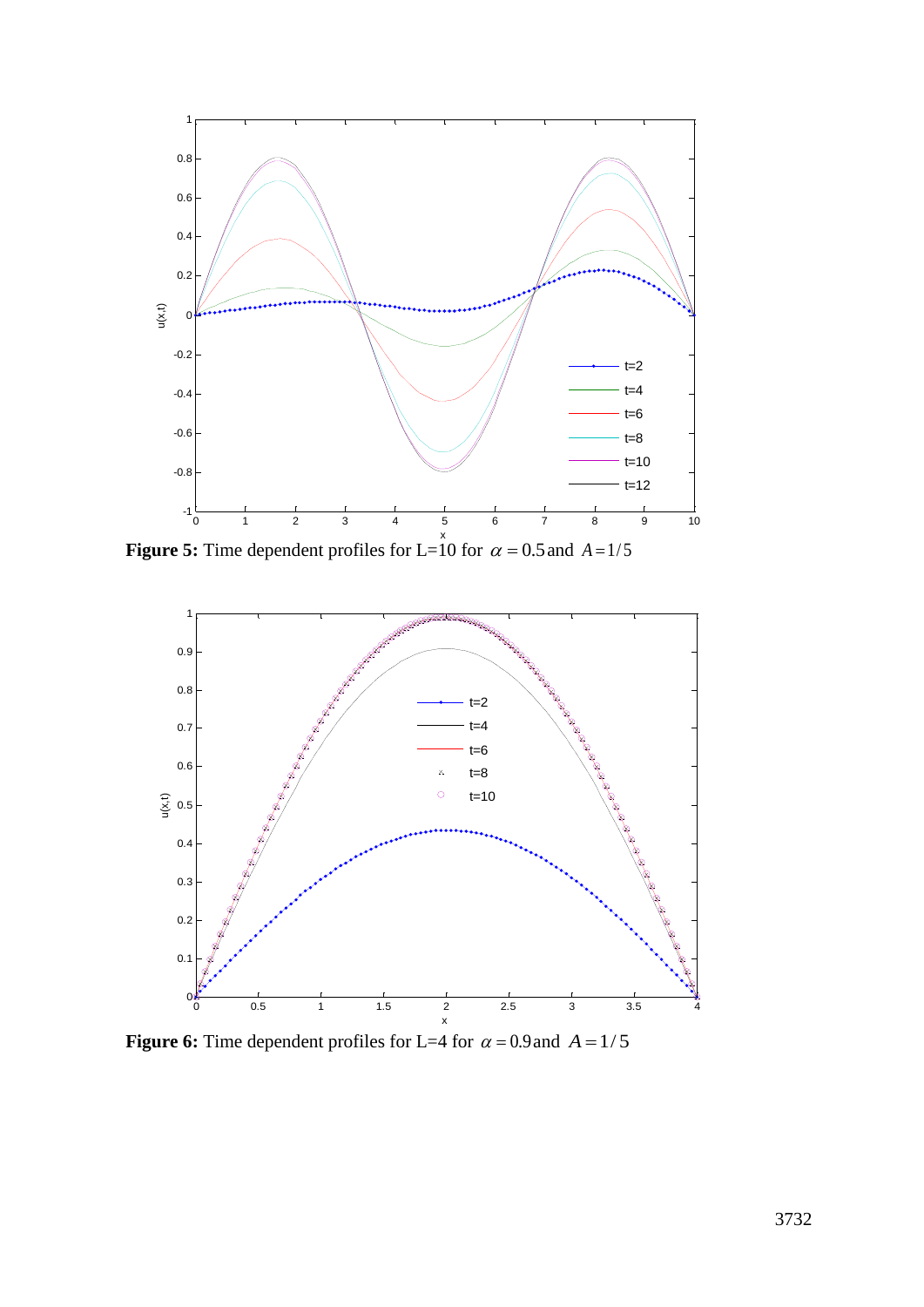

**Figure 7:** Time dependent profiles for L=6 for  $\alpha = 0.9$  and  $A = 1/5$ 



**Figure 8:** Time dependent profiles for L=10 for  $\alpha = 0.9$  and  $A = 1/5$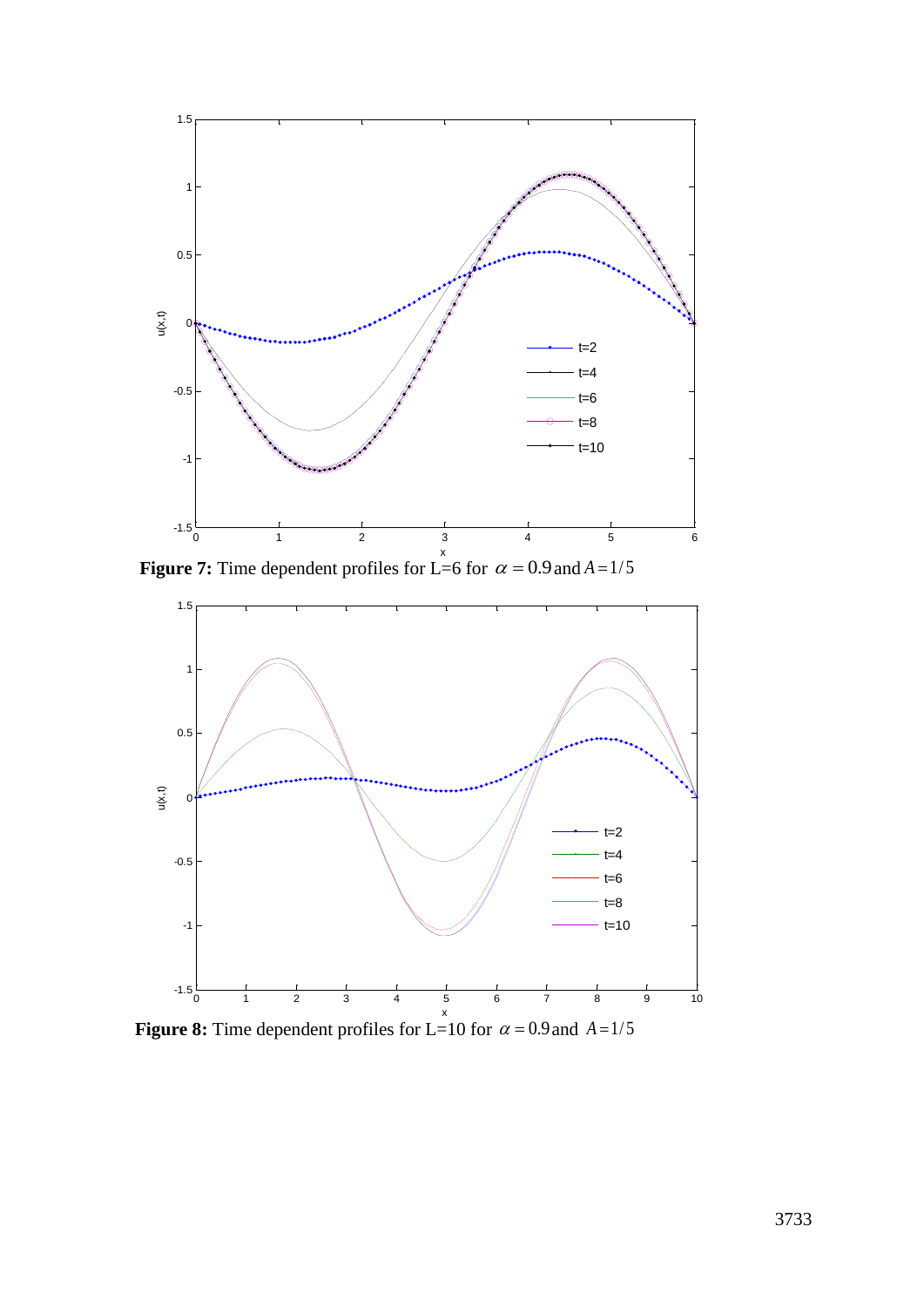

**Figure 9:** Time dependent profiles for L=6 for  $\alpha = 0.5$  $t=6$  for different values of parameter A.



**Figure 10:** Time dependent profiles for L=10 for  $\alpha = 0.5$  at time t=6 for different values of parameter A.

## **8. CONCLUDING REMARKS**

In the present work the Swift-Hohenberg equation is solved numerically using collocation approach using the quintic B-splines. The nonlinear term in the equation is linearized using quasilinearization formula. To deal with the stability of the nonlinear equation using von-Neumann method, the nonlinear term in the equation is first linearized and then checked for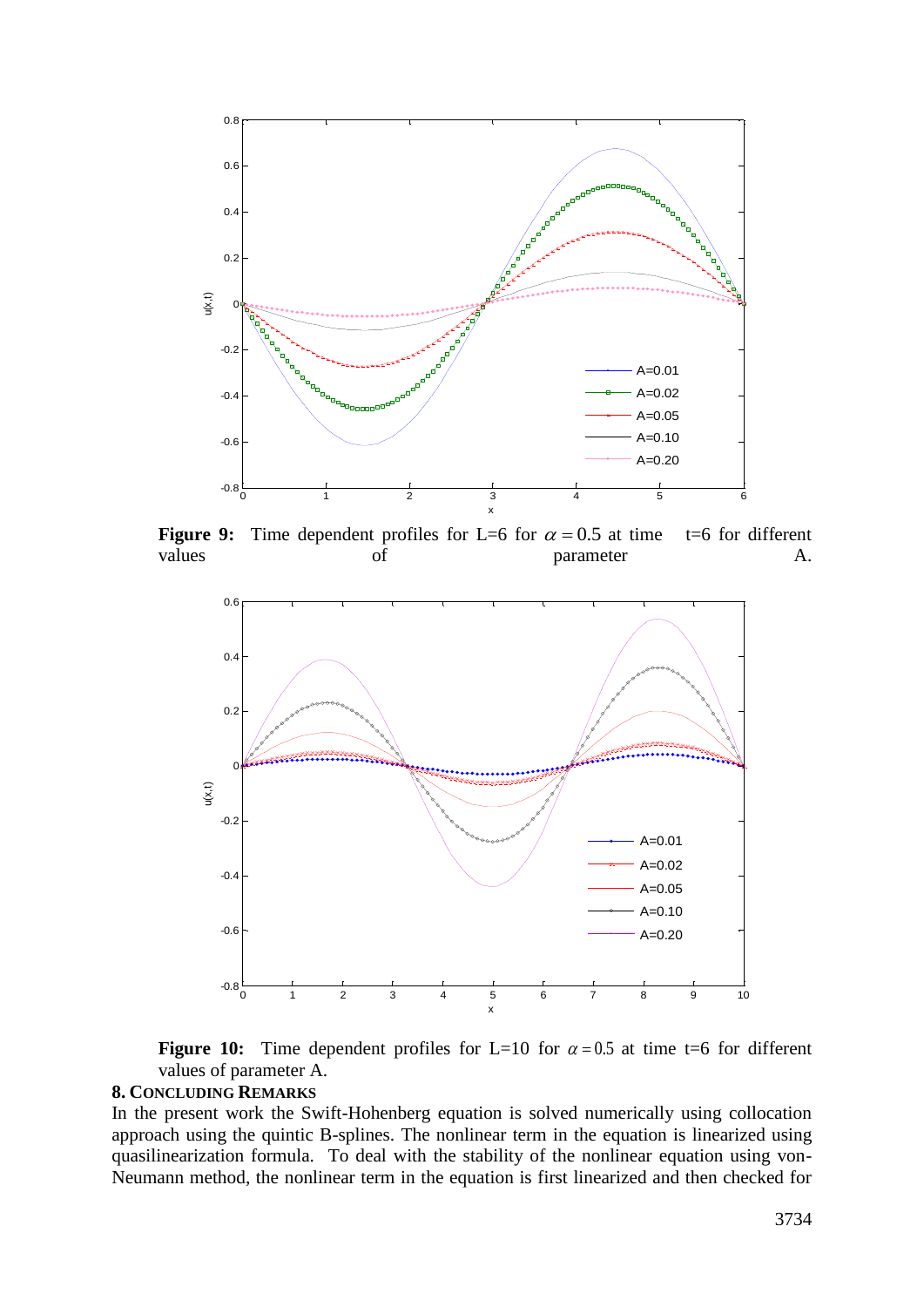stability. The solution obtained is presented graphically at various time intervals for different values of parameters that affect the solution of the equation.

**ACKNOWLEDGEMENT:** Authors are thankful to the anonymous referees for the review.

## **REFERENCES**

- [1] J.B. Swift and P.C. Hohenberg, Hydrodynamic fluctuations at the convective instability, Phys. Rev. A, 15 (1977) 319-328.
- [2] P.C. Hohenberg and J.B. Swift, Effects of additive noise at the onset of Rayleigh– Bénard convection, Phys. Rev. A, 46 (1992) 4773-4785.
- [3] Y. Pomeau and P. Manneville, Wave length selection in cellular flows, Phys. Lett. A, 75 (1980) 296-298.
- [4] J. V. Lega, Moloney and A.C. Newell, Swift–Hohenberg equation for lasers, Phys. Rev. Lett., 73 (1994) 2978-2981.
- [5] L.A. Peletier and V. Rottschäfer, Pattern selection of solutions of the Swift– Hohenberg equation, Phys. D, 194 (2004) 95-126.
- [6] R.A. Gardner and C.K.R.T. Jones, Traveling waves of a perturbed diffusion equation arising in a phase field model, Indiana Univ. Math. J. 38 (1989) 1197.
- [7] P.C. Carriaoa, L.F.O. Fariaa and O.H. Miyagakib, Periodic solutions for extended Fisher–Kolmogorov and Swift–Hohenberg equations by truncature techniques, Nonlinear Anal., 67 (2007) 3076-3083.
- [8] J.Chaparova, L.A. Peletier and S. Tersian, Existence and nonexistence of nontrivial solutions of semilinear sixth order ordinary differential equations, Appl. Math. Lett., 17 (2004) 1207-1212.
- [9] J. Chaparova, L.A. Peletier and S. Tersian , Existence and nonexistence of nontrivial solutions of semilinear fourth- and sixth-order ordinary differential equations, Adv. Diff. Eqns. 8 (2003) 1237-258.
- [10] T. Ogawa and T. Okuda , Bifurcation analysis to Swift-Hohenberg equation with perturbed boundary conditions, RIMS Kˆokyˆuroku Bessatsu, B3(2007), 83-99*,* ©Research Institute for Mathematical Sciences, Kyoto University. All rights reserved.
- [11] L.A. Peletier and V. Rottschäfer, Large time behaviour of solutions of the Swift– Hohenberg equation, C. R. Acad. Sci. Paris, Ser. I. 336 (2003) 225-230.
- [12] D. Smets and J.B. Van Den Berg, Homoclinic Solutions for Swift-Hohenberg and Suspension Bridge Type Equations, J. Differential Equations, 184 (2002) 78-96.
- [13] F. Talay Akyildiz, D.A. Siginer, K. Vajravelu and R. A. Van Gorder, Analytical and numerical results for the Swift–Hohenberg equation, Appl. Math. Comput. , 216 (2010) 221-226.
- [14] Nikolay A. Kudryasha, Pavel N. Ryabay, Analytical and numerical solutions of the generalized dispersive Swift-Hohenberg equation, Vol 28 No. c Applid MMathematics and Computation, 2016
- [15] [B.S. Kumar,](https://www.tandfonline.com/author/Kumar%2C+Bhal+Santosh) [P. Danumjaya](https://www.tandfonline.com/author/Danumjaya%2C+P) and [A. Kumar,](https://www.tandfonline.com/author/Kumar%2C+Anil) A fourth-order orthogonal spline collocation method to fourth-order boundary value problems, International Journal for Computational Methods in Engineering Science and Mechanics Volume 20, - Issue [5:](https://www.tandfonline.com/toc/ucme20/20/5) Pages 460-470,2019
- [16] W. K. Zahra, Rational spline-nonstandard finite difference scheme for the solution of time-fractional Swift–Hohenberg equation, [Applied Mathematics and Computation](https://www.sciencedirect.com/science/journal/00963003) [Volume 343,](https://www.sciencedirect.com/science/journal/00963003/343/supp/C) 2019, Pages 372-387